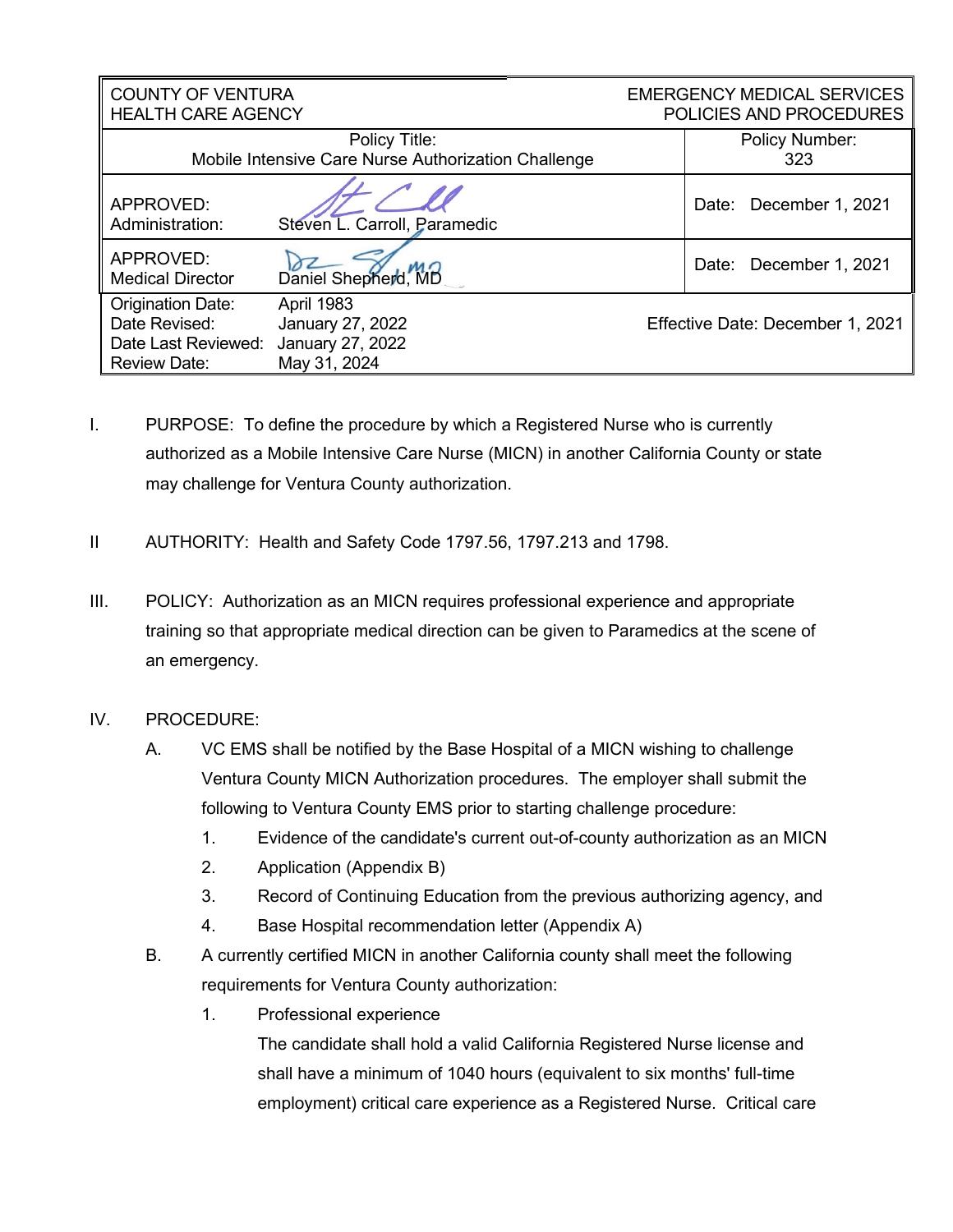areas include, but are not limited to, Intensive Care Unit, Coronary Care Unit, and the Emergency Department.

2. Prehospital care exposure

The candidate shall be employed in a Ventura County Base Hospital Emergency Department for a minimum of 520 hours (equivalent to three (3) months full time employment) within the previous six calendar months, and have one or more of the following assignments:

- a. Be assigned to clinical duties in an Emergency Department responsible for directing prehospital care. (It is strongly recommended that this requirement be in addition to and not con current with the candidate's six- (6) months' critical care experience. Base Hospital may recommend a MICN candidate whose critical care and/or Emergency Department experience are concurrent based on policies and procedures developed by the Base Hospital), or
- b. Have responsibility for management, coordination, or training for prehospital care personnel, or
- c. Be employed as a staff member of Ventura County Emergency Medical Services.
- d. The internship requirement shall be completed within six (6) months of the initiation of the challenge process.
- 3. Field observation

Candidates shall ride with an approved Ventura County ALS unit for a minimum of eight (8) hours. A completed Field Observation Form shall be submitted to the VC EMS as verification of completion of the field observation requirement (See Appendix C).

4. Internship

The candidate shall satisfactorily direct ten (l0) base hospital runs under the supervision of a Mobile Intensive Care Nurse, the Pre-Hospital Care Coordinator, and/or an Emergency Department physician experienced with VCEMS 705 treatment policies.

a. The Radio Communication Performance Evaluation Form shall be completed for each response handled by the candidate during the internship phase. (Appendix D.)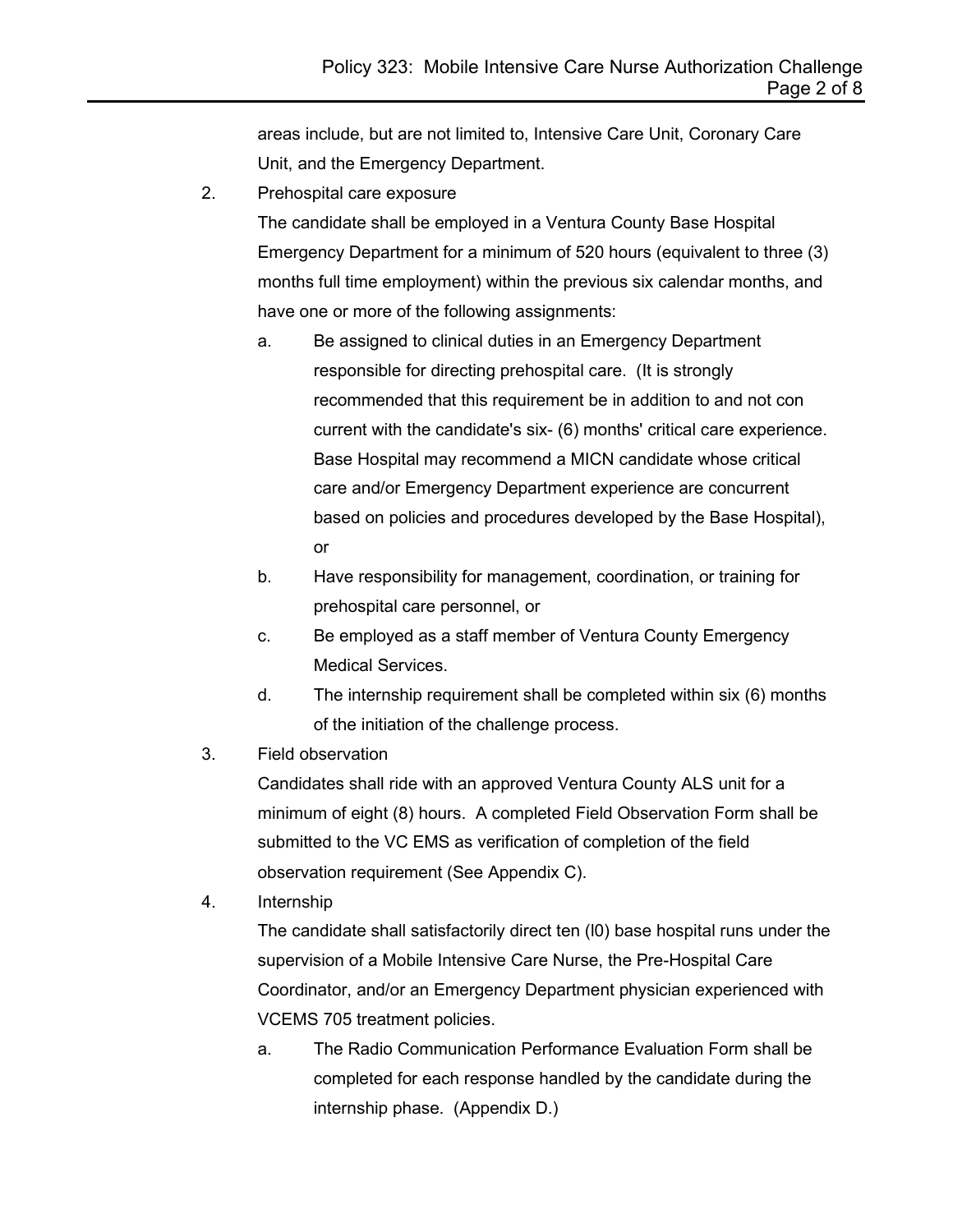- b. Upon successful completion of at least ten (10) responses, the responses shall be evaluated by the Pre-Hospital Care Coordinator. All Radio Communication Performance Evaluation Forms (Appendix D) and Verification of Internship Completion Form (Appendix E) shall be submitted to Ventura County EMS.
- 5. Employer recommendation
	- a. Mobile Intensive Care Nurse candidates shall have the recommendation of the Emergency Department Medical Director or Paramedic Liaison Physician, Pre-Hospital Care Coordinator and Emergency Department Clinical Manager.
	- b. Candidates employed by Ventura County Emergency Medical Services shall be recommended by the Emergency Medical Services Medical Director.
- 6. All recommendations shall be submitted in writing to Ventura County Emergency Medical Services
- 7. Examination Process
	- 1. Written Procedure: Candidates shall successfully complete a comprehensive written examination approved by VCEMS.
		- a. The examination's overall minimum passing score shall be 80%.
		- b. Employers shall be notified within two (2) weeks of the examination if their candidates passed or failed the examination.
		- c. Candidate will have only one opportunity to pass the examination
- C. After receipt and review of all challenge documents for satisfactory compliance with Ventura County requirements, authorization shall be granted.
- D. The expiration date of the authorization card shall be the same date of the out-of-county authorization card.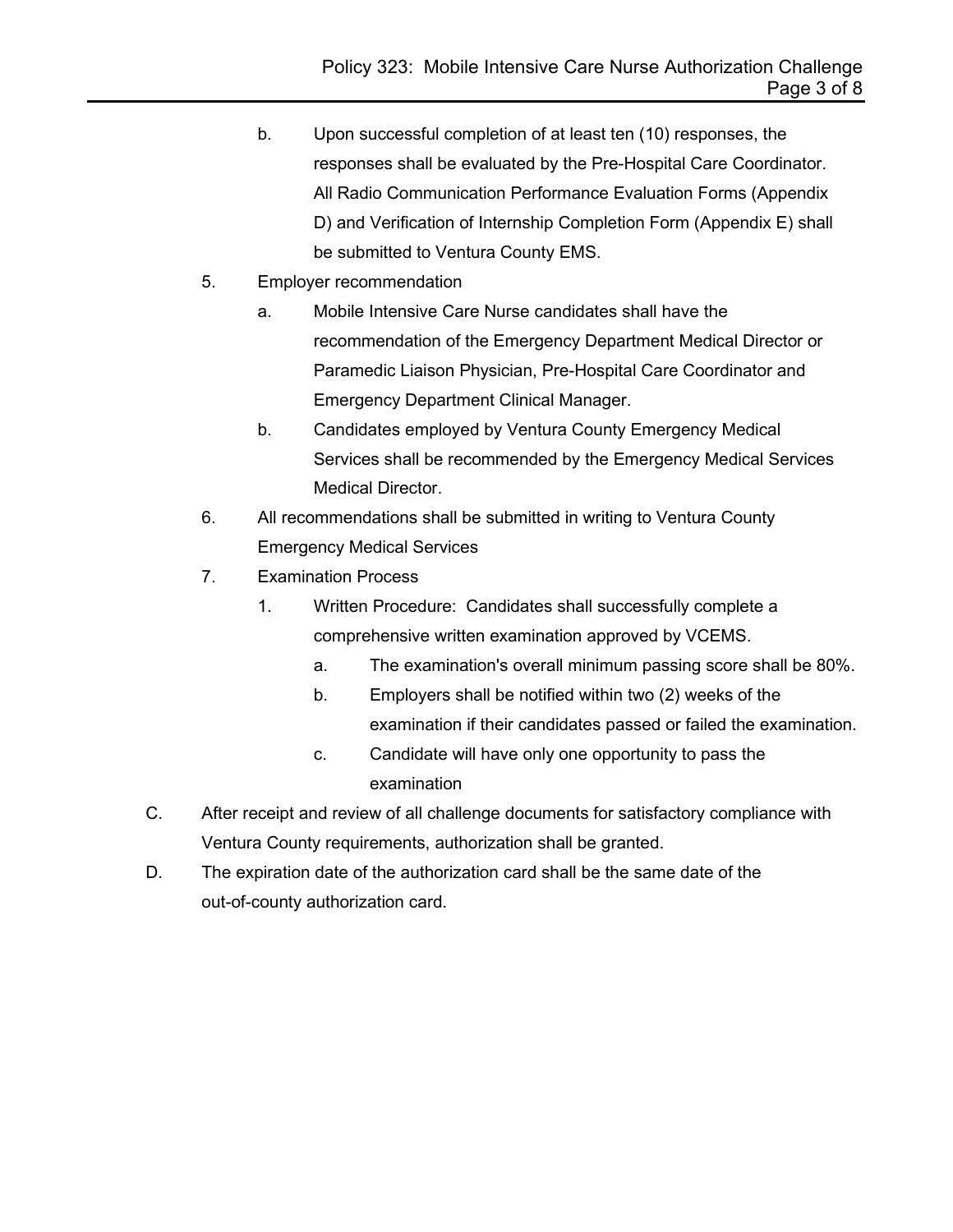Policy 323 Appendix A

#### LETTER OF RECOMMENDATION AUTHORIZATION CHALLENGE

is recommended for Mobile Intensive Care Nurse

Authorization in Ventura County.

We have reviewed the attached Mobile Intensive Care Nurse Application and verify that the applicant:

| Holds a valid California Registered Nurse License.<br>Is currently authorized as an MICN in another California County or State in the United<br>States. |                                    |
|---------------------------------------------------------------------------------------------------------------------------------------------------------|------------------------------------|
| Has at least 1040 hours of critical care experience.                                                                                                    |                                    |
| Has completed the Field Observation Requirement.                                                                                                        |                                    |
| Has been employed by<br>least 520 hours gaining prehospital care exposure.                                                                              | in the Emergency Department for at |

Emergency Department Medical Director/ Paramedic Liaison Physician

Emergency Department Clinical Manager

Prehospital Care Coordinator

Date: \_\_\_\_\_\_\_\_\_\_\_\_\_\_\_\_\_\_\_\_\_\_\_\_\_\_\_\_\_\_\_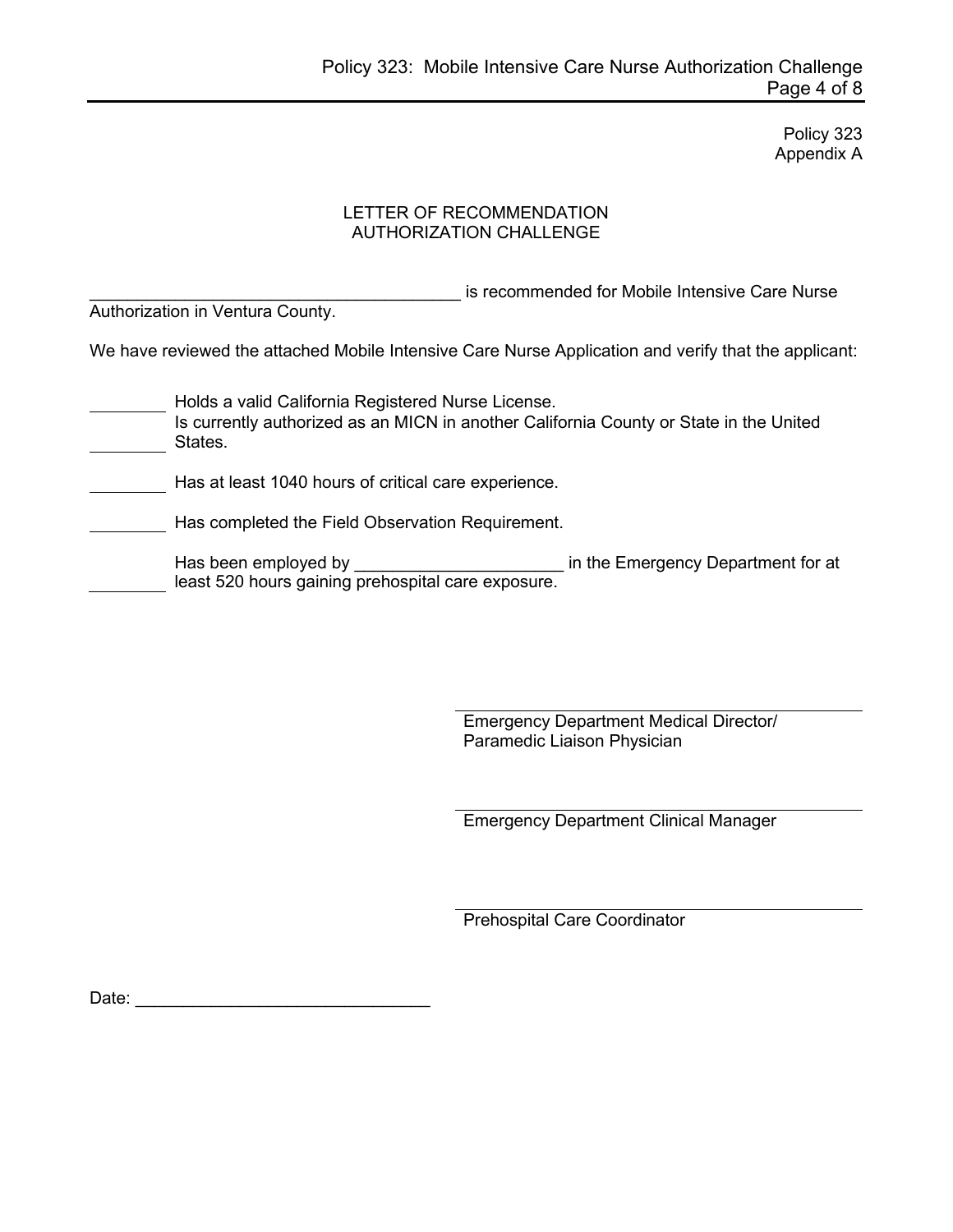Policy 323 Appendix B

#### AUTHORIZATION APPLICATION, OUT OF COUNTY CHALLENGE

Attach the following:

- 1. Facsimile of California RN License<br>2. Facsimile of ACLS Certification
- 2. Facsimile of ACLS Certification<br>3. Field Observation Verification
- 3. Field Observation Verification<br>4. Letter of Recommendation
- Letter of Recommendation
- 5. Facsimile of out of county MICN Authorization
- 6. Documentation of completion of Internship
- 7. Record of Continuing Education during current authorization period from currently authorizing county.

\_\_\_\_\_\_\_\_\_\_\_\_\_\_\_\_\_\_\_\_\_\_\_\_\_\_\_\_\_\_\_\_\_\_\_\_\_\_\_\_ MICN Candidate Signature

\_\_\_\_\_\_\_\_\_\_\_\_\_\_\_\_\_\_\_\_\_\_\_\_\_\_\_\_\_\_\_\_\_\_\_\_\_\_\_\_ Prehospital Care Coordinator

Date: \_\_\_\_\_\_\_\_\_\_\_\_\_\_\_\_\_\_\_\_\_\_\_\_\_\_\_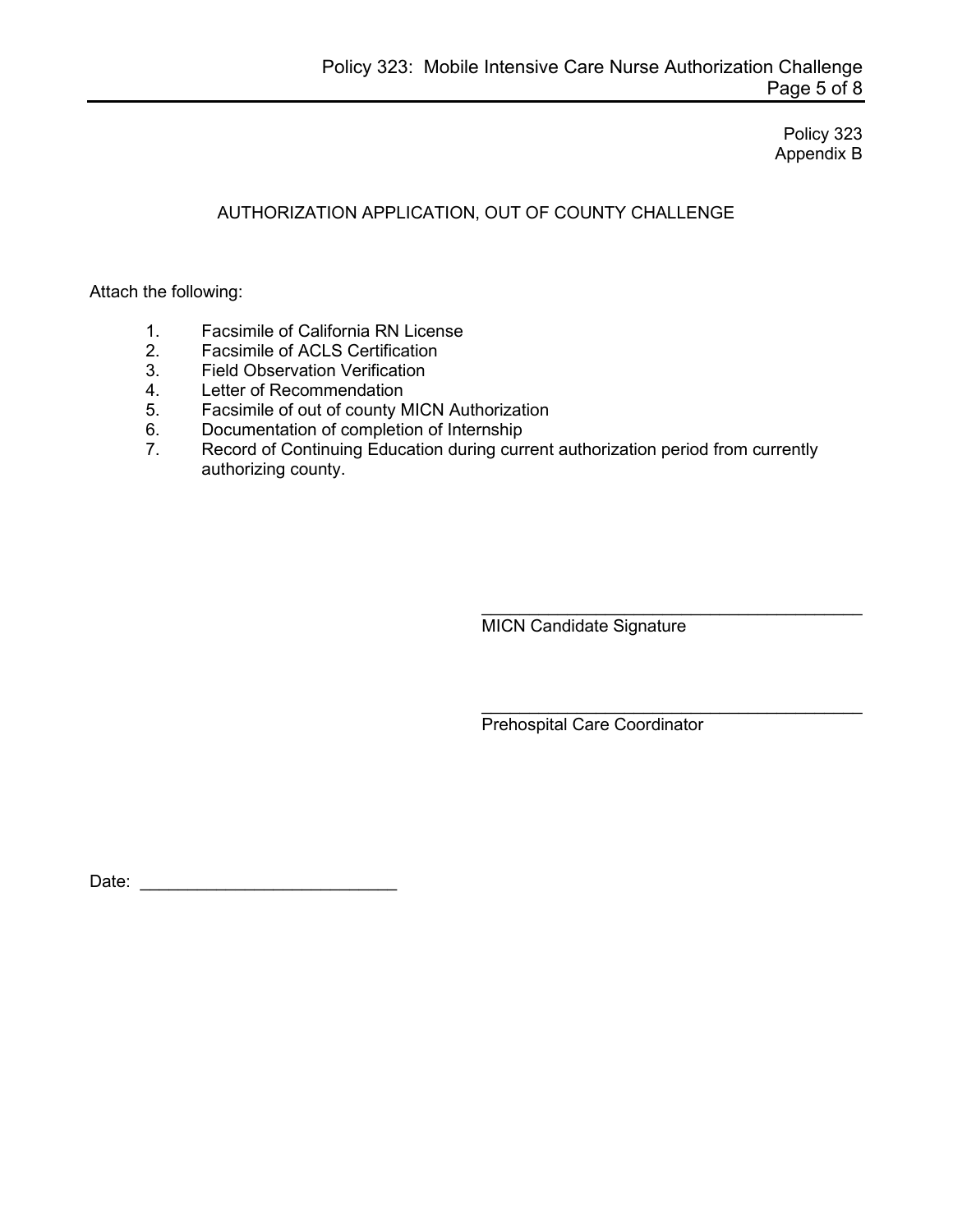POLICY 323 APPENDIX C

|                                          | TIME IN: _________________TIME OUT: __________________________TOTAL HOURS: ________________________ |
|------------------------------------------|-----------------------------------------------------------------------------------------------------|
|                                          | BASE CONTACT MADE WITH ALS PROCEDURES PERFORMED:YES: ____ # _____ NO______                          |
| SUMMARY OF FIELD OBSERVATION             | ALS PROVIDER: _________                                                                             |
|                                          |                                                                                                     |
|                                          |                                                                                                     |
|                                          | <u> 1989 - Andrea Andrew Maria (h. 1989).</u>                                                       |
|                                          |                                                                                                     |
|                                          |                                                                                                     |
| <b>Paramedic Signature</b>               | <b>EMT/Paramedic Signature</b>                                                                      |
| <b>MICN Signature</b>                    | <b>PCC Signature</b>                                                                                |
| (Use other side for additional comments) |                                                                                                     |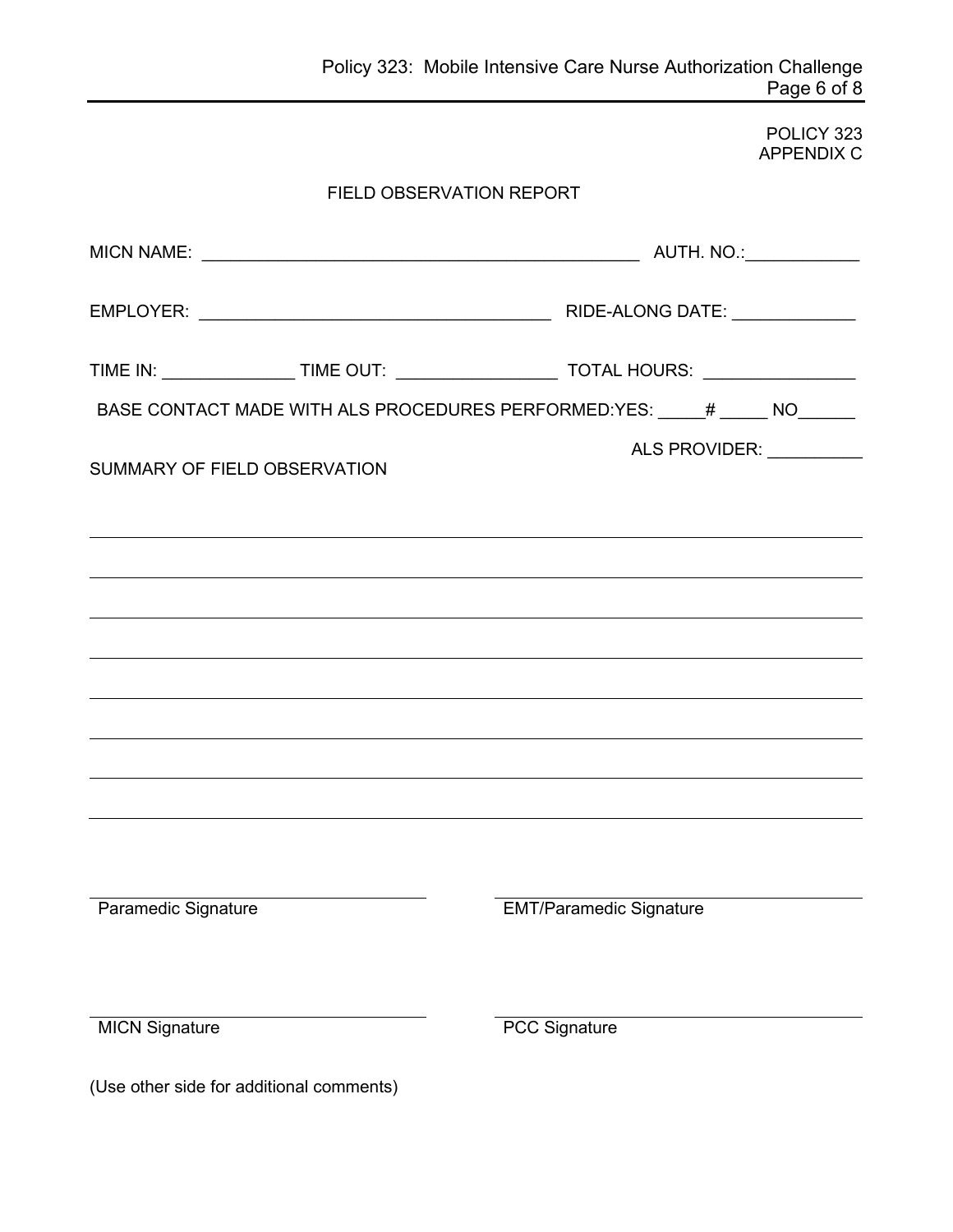# POLICY 323 APPENDIX D

## RADIO COMMUNICATION PERFORMANCE EVALUATION FORM

| Candidate's Name:                                                                                                                          | MICN Exam Date: | Base Hospital: |  |  |
|--------------------------------------------------------------------------------------------------------------------------------------------|-----------------|----------------|--|--|
| MICN Evaluator: Please evaluate this MICN candidate for the following, to include but not be limited to: Proper operation of radio         |                 |                |  |  |
| equipment; recommended radio protocols used; correct priorities set; additional info requested as needed; appropriate, complete,           |                 |                |  |  |
| specific orders given; able to explain rationale for orders, notification of other agencies involved; and ability to perform alone or with |                 |                |  |  |
| assistance.                                                                                                                                |                 |                |  |  |

| Date               | Incident #<br>(and Pt # of Total as<br>needed) | Chief<br>Complaint | Treatment | <b>Evaluator's Comments</b> | Evaluator's<br>Signature | PCC's<br>Comments |
|--------------------|------------------------------------------------|--------------------|-----------|-----------------------------|--------------------------|-------------------|
| 1.                 |                                                |                    |           |                             |                          |                   |
| 2.                 |                                                |                    |           |                             |                          |                   |
| 3.                 |                                                |                    |           |                             |                          |                   |
| $\boldsymbol{4}$ . |                                                |                    |           |                             |                          |                   |
| 5.                 |                                                |                    |           |                             |                          |                   |
| 6.                 |                                                |                    |           |                             |                          |                   |
| 7.                 |                                                |                    |           |                             |                          |                   |
| 8.                 |                                                |                    |           |                             |                          |                   |
| 9.                 |                                                |                    |           |                             |                          |                   |
| 10.                |                                                |                    |           |                             |                          |                   |